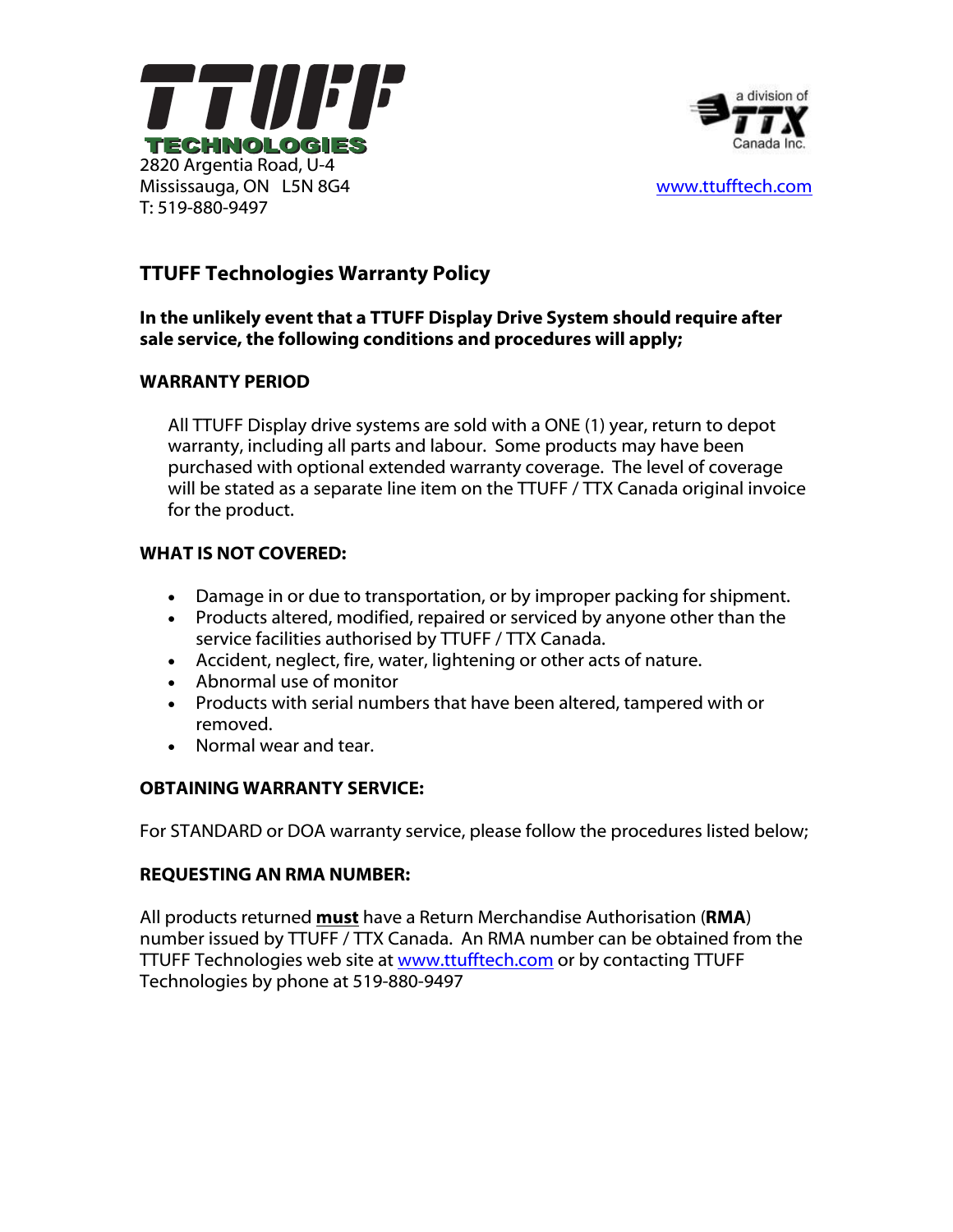When submitting an RMA, please provide the following information;

- 1. Item part number and description
- 2. Detailed problem description
- 3. Full product serial number
- 4. TTUFF invoice number of proof of purchase from supplying dealer

**Please note:** product shipped to TTUFF / TTX Canada without an RMA number will be rejected and returned to the sender. An RMA number authorising the return of problem item will be faxed or emailed back, as requested.

#### PACKING/SHIPPING RMA ITEMS:

- 1. Pack the defective products in their original packaging. Electrostatic sensitive devices must be packed in their anti-static shielding bag. If the original packaging is not available, it is recommended that a suitable sturdy cardboard box be used with sufficient packing foam. Items physically damaged in transit are **not** covered by warranty. Items packed inappropriately for RMA servicing will be repackaged appropriately by TTUFF / TTX Canada and a fee of \$25 will be charged for this service.
- 2. Do not return any cables, diskettes or manuals unless they are defective.
- 3. Mark the RMA number clearly on the outside of the package. We are unable to accept packages, which do not clearly show the RMA number on the outside of the box.
- 4. Include a copy of the completed RMA authorization form mentioned above along with any other relevant documentation.
- 5. Ship the items prepaid and insured by the courier service of your choice. You are responsible for the cost to ship the items to TTUFF / TTX Canada . Upon completion of the service work, the RMA items will be shipped back to you at our expense via most economical ground service. Other courier service terms are available for an additional charge. Items shipped to TTUFF / TTX Canada via courier on "freight collect" terms will be rejected by the warehouse automatically and without exception.

#### NOTES:

- Items serviced out of warranty will be returned "freight collect".
- TTUFF / TTX Canada cannot assume responsibility for failure or delays in the services rendered by the couriers.
- Items returned without a completed RMA form or without problem descriptions will be tested and serviced for basic functionality only.
- A service charge of \$25.00 will apply for any items returned with no fault found, based on the problem explanation and documentation provided.